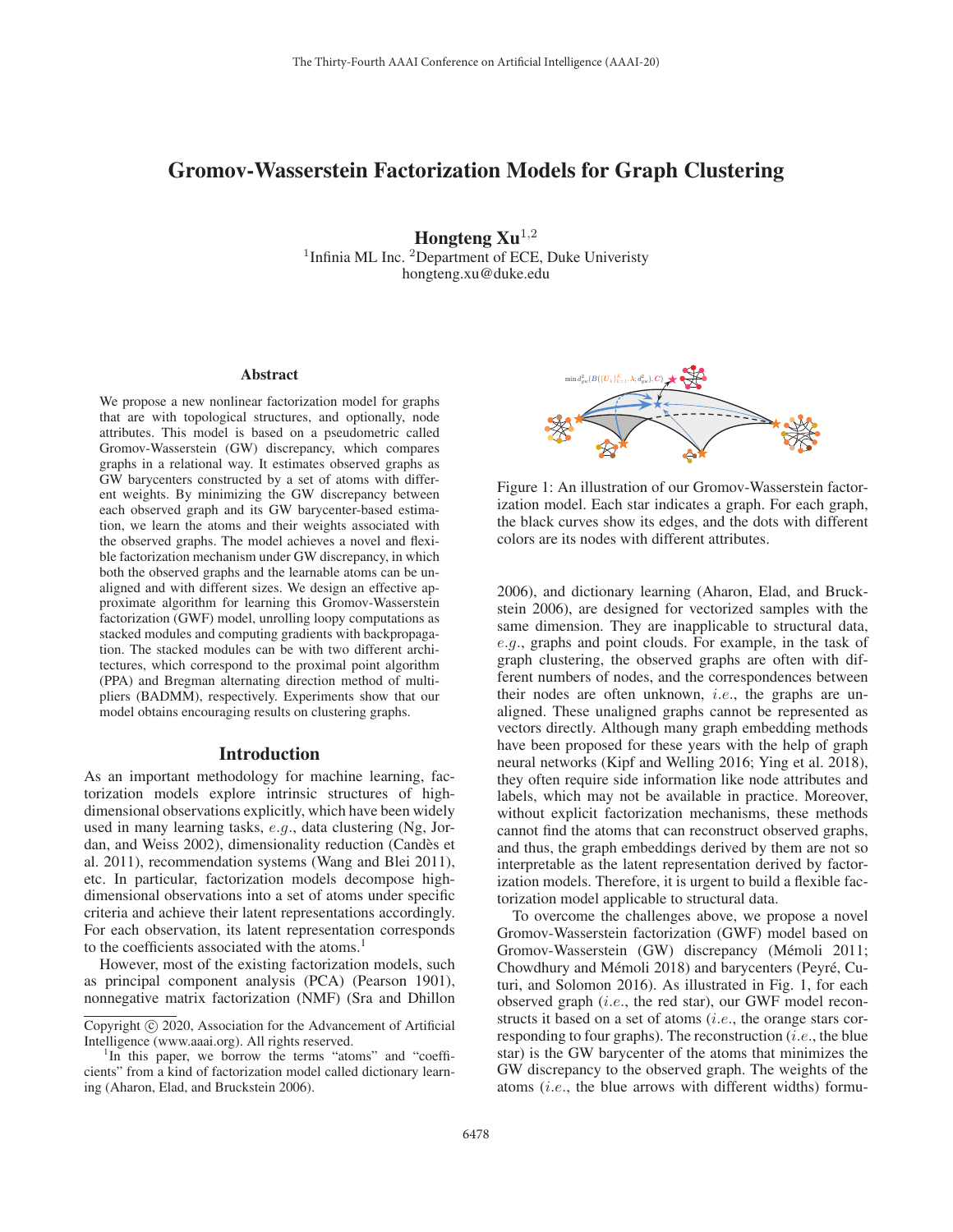late the embedding of the observed graph. Learning GW barycenters reconstructs graphs from atoms, and the GW discrepancy provides a pseudometric to measure their reconstruction errors. We design an effective approximate algorithm for learning the atoms and the graph embeddings (the weights of the atoms), unrolling loopy computations of GW discrepancy and barycenters and simplifying backpropagation based on the envelope theorem (Afriat 1971). The approximate algorithm can be implemented based on either proximal point algorithm (PPA) (Xu, Luo, and Carin 2019) or Bregman alternating direction method of multipliers (BADMM) (Wang and Banerjee 2014).

Our GWF model explicitly factorizes graphs into a set of atoms. The atoms are shared by all observations while their weights specialized for different individuals. This model has several advantages. Firstly, it is with high flexibility. The observed graphs, the atoms, and the GW barycenters can be with different sizes, and their alignment is achieved by the optimal transport corresponding to the GW discrepancy between them. Secondly, this model is compatible with existing models, which can be learned based on backpropagation and can be used as a structural regularizer in supervised learning. In the aspect of data, this model is applicable no matter whether the graphs are with node attributes or not. Thirdly, the graph embeddings derived by our model is more interpretable — they directly reflect the significance of the atoms. To our knowledge, our work makes the first attempt to establish an explicit factorization mechanism for graphs, which extends traditional factorization models under GW discrepancy. Experimental results show that the GWF model achieves encouraging results in the task of graph clustering.

### Proposed Model

In this work, we represent a graph as its adjacency matrix  $C \in \mathbb{R}^{N \times N}$ , whose elements are nonnegative. Optionally, when the graph is with D-dimensional node attributes, we represent its node attributes as a matrix  $F \in$  $\mathbb{R}^{N \times D}$ . Furthermore, for a graph we denote the empirical distribution of its nodes as  $\mu \in \Delta^{N-1}$ , where  $\Delta^{N-1}$  ${x \in [x_n] \in \mathbb{R}^N | x_n \geq 0, \text{ and } \sum_{k=1}^{N} x_k = 1}$  represents a  $(N - 1)$ -simplex. Following (Peyré, Cuturi, and Solomon 2016), we assume that the empirical distribution is uniform, *i.e.*,  $\mu = \frac{1}{N} \mathbf{1}_N$ .<sup>2</sup> Given a set of observations  $\{C_i \in [0, \infty)^{N_i \times N_i}, \mu_i \in \Delta^{N_i-1}\}_{i=1}^I$ , we aim at designing a factorization model with K atoms  $U_{1:K} = \{U_k =$  $[u_{ij}^{\overline{k}}] \in [0, \infty)^{N_k \times N_k}$ <sub> $k=1$ </sub> and representing each observation  $C_i$  as an embedding vector  $\lambda_i = [\lambda_{ik}] \in \mathbb{R}^K$ , such that the element  $\lambda_{ik}$  can be interpreted as the significance of the  $k$ -th atom for the  $i$ -th observation. Here, we assume that each  $\lambda_i$  is in a  $(K - 1)$ -simplex as well, *i.e.*,  $\lambda_i \in \Delta^{K-1}$ for  $i = 1, ..., I$ . It should be noted that generally for different  $C_i$  and  $C_j$ , their nodes are unaligned and  $N_i \neq N_j$ .

### Revisiting factorization models

Many existing factorization models assume that each vectorized data  $y \in \mathbb{R}^N$  can be represented as the weighted

sum of K atoms, *i.e.*,  $y = \sum_{k} \lambda_k a_k = A\lambda$ , where  $A = [\mathbf{a}_k] \in \mathbb{R}^{N \times K}$  contains K atoms and  $\boldsymbol{\lambda} = [\lambda_k] \in \mathbb{R}^K$ is the latent representation of *y*. Given a set of observations  ${y_i}_{i=1}^I$ , a straightforward method to learn a factorization model is solving the following optimization problem:

$$
\min_{\{A,\lambda_{1:I}\}\in\Omega} \sum_{i=1}^{I} d_{\text{loss}}^p(A\lambda_i, y_i). \tag{1}
$$

Here,  $\Omega$  represents the constraints on *A* and/or  $\lambda_{1:I}$ .  $d_{loss}(\cdot, \cdot)$  defines the distance between  $y_i$  and its estimation  $A\lambda_i$ , which is used as the loss function, and p indicates the order of  $d_{loss}$ . This optimization problem can be specialized as many classical models: without any constraints, PCA (Pearson 1901) sets  $d_{loss}$  to Euclidean distance and  $p = 2$ ; robust PCA (Candès et al. 2011) sets  $d_{\text{loss}}$  to  $l_1$ norm and  $p = 1$ ; NMF (Sra and Dhillon 2006) sets  $\Omega$  to the set of nonnegative matrices; the Wasserstein dictionary learning (Rolet, Cuturi, and Peyré 2016) sets  $d_{\text{loss}}$  to Wasserstein distance and  $\Omega$  the set of the nonnegative matrices with normalized columns.

Furthermore, when  $\lambda \in \Delta^{K-1}$ , the linear factorization model  $A\lambda$  corresponds to learning a barycenter of the atoms in the Euclidean space, which can be rewritten as

$$
b(A, \lambda; d_2^2) := A\lambda = \arg\min_{\mathbf{y}} \sum_{k=1}^K \lambda_k ||\mathbf{y} - \mathbf{a}_k||_2^2.
$$
 (2)  
Here, *y* represents the variable of the optimization problem

and its optimal solution is  $A\lambda$  (*i.e.*, an estimation of  $y_i$  in (1)). Extending the Euclidean metric to other metrics, we obtain nonlinear factorization models, *i.e.*,  $\boldsymbol{b}(A, \lambda; d_b^q) :=$  $\min_{\bm{y}} \sum_{k=1}^{K} \lambda_k d_{\rm b}^q(\bm{y},\bm{a}_k)$ , where  $d_{\rm b}(\cdot,\cdot)$  is the metric used to calculate barycenters and  $q$  is its order. For example, when  $a_k \in \Delta^{N-1}$  for  $k = 1, ..., K$  and  $d_b$  is Wasserstein metric,  $\boldsymbol{b}(\boldsymbol{a}_{1:K},\boldsymbol{\lambda};d_{\text{b}}^{q})$  corresponds to the Wasserstein factorization models (Schmitz et al. 2018). In summary, many existing factorization models are in the following framework:

$$
\min_{\{A,\lambda_{1:I}\}\in\Omega} \sum_{i=1}^{I} d_{\text{loss}}^p(b(A,\lambda_i;d_b^q),y_i). \tag{3}
$$

### Gromov-Wasserstein factorization

As aforementioned, when the observed data are graphs, *i.e.*, replacing the vectors  $y_{1:I}$  and the atoms  $\vec{A}$  in (3) with graphs  $C_{1:I}$  and their atoms  $U_{1:K}$ , respectively, the classic metrics become inapplicable. In such a situation, we set the  $d_{\text{loss}}$  and  $d_b$  in (3) to GW discrepancy, denoted as  $d_{aw}$ , and achieve the proposed GWF model. The GW discrepancy is an extension of the Gromov-Wasserstein distance (Mémoli 2011) on metric measure spaces:

**Definition** *(Gromov-Wasserstein distance)* Let  $(X, d_X, u_X)$ and  $(Y, d_Y, u_Y)$  be two metric measure spaces, where  $(X, d_X)$  *is a compact metric space and*  $u_X$  *is a Borel probability measure on* X *(with*  $(Y, d_Y, u_Y)$  *defined in the same way*). For  $p \in [1, \infty)$ , the p-th order Gromov-Wasserstein *distance*  $d_{aw}(u_X, u_Y)$  *is defined as* 

$$
\inf_{\pi \in \Pi(u_X, u_Y)} \left( \iint_{X \times Y, X \times Y} L^p_{x, y, x', y'} d\pi(x, y) d\pi(x', y') \right)^{\frac{1}{p}},
$$

 $\int \text{where } L_{x,y,x',y'} = |d_X(x,x') - d_Y(y,y')|$  is the loss func*tion and*  $\Pi(u_X, u_Y)$  *is the set of all probability measures on*  $X \times Y$  *with*  $u_X$  *and*  $u_Y$  *as marginals.* 

<sup>&</sup>lt;sup>2</sup>Our model is applicable for other distributions,  $e.g.,$  the distribution derived from node degree (Xu, Luo, and Carin 2019).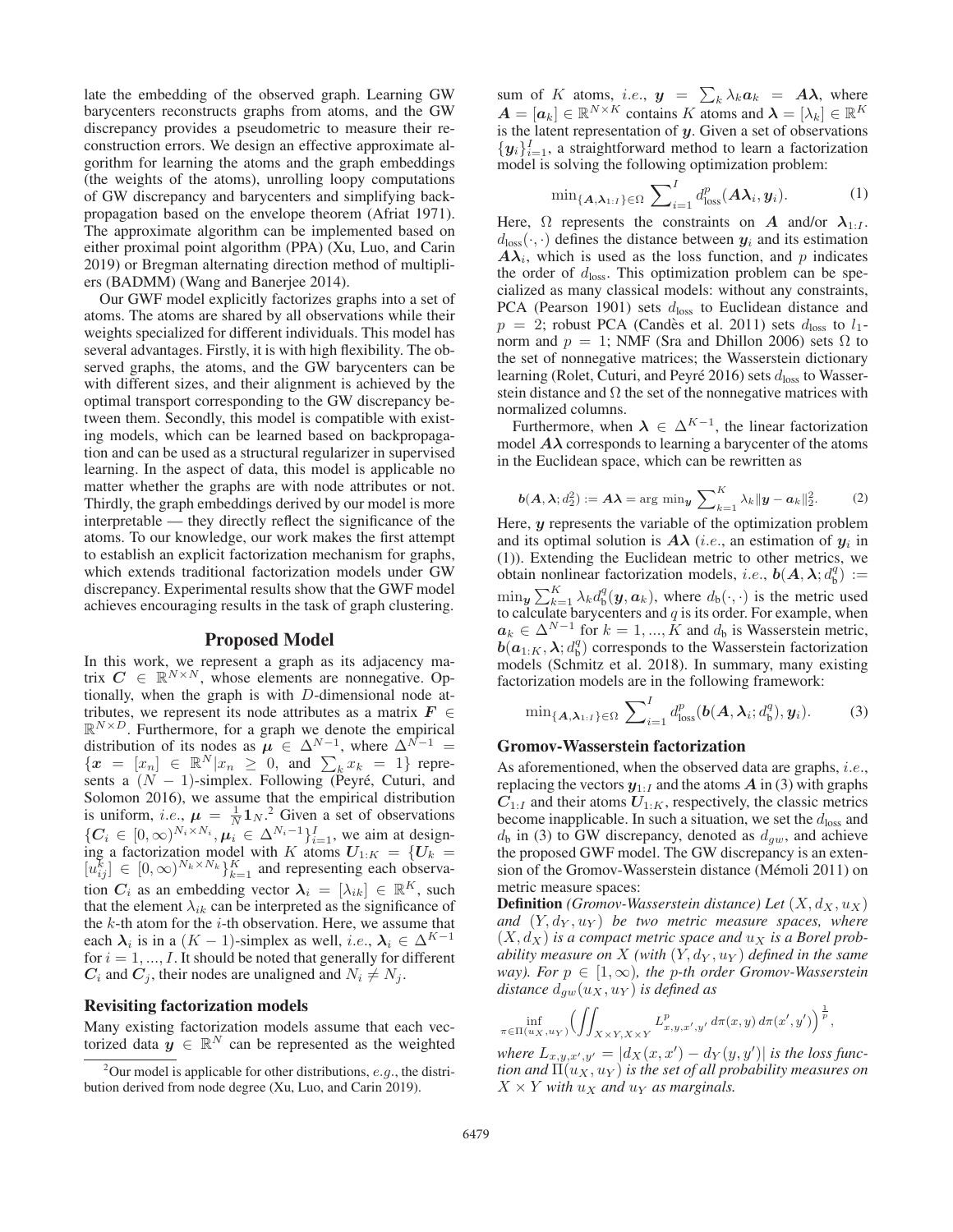The GW discrepancy is similar to the GW distance, but it does not require the  $d_X$  and the  $d_Y$  to be strict metrics. Therefore, it defines a flexible pseudometric on structural data like graphs (Chowdhury and Mémoli 2018; Xu, Luo, and Carin 2019) and point clouds (Peyré, Cuturi, and Solomon 2016). In particular, given two graphs  ${C_s} =$  $[c_{ij}^s] \in \mathbb{R}^{N_s \times N_s}, \n\mathbf{C}_t = [c_{i'j'}^t] \in \mathbb{R}^{N_t \times N_t}$  and their empirical entity distributions  $\{\mu_s \in \mathbb{R}^{N_s}, \mu_t \in \mathbb{R}^{N_t}\}\,$ , the order-2 GW discrepancy between them, denoted as  $d_{qw}(C_s, C_t)$ , is defined as

$$
\min_{\mathbf{T} \in \Pi(\boldsymbol{\mu}_s, \boldsymbol{\mu}_t)} \Big( \sum_{i,j=1}^{N_s} \sum_{i',j'=1}^{N_t} |c_{ij}^s - c_{i'j'}^t|^2 T_{ii'} T_{jj'} \Big)^{\frac{1}{2}}, \qquad (4)
$$

where  $\Pi(\mu_s, \mu_t) = \{T \geq 0 | T \mathbf{1}_{N_t} = \mu_s, T^\top \mathbf{1}_{N_s} = \mu_t \}.$ The optimal  $T$  indicates the optimal transport between the nodes of  $C_s$  and those of  $C_t$ . According to (Peyré, Cuturi, and Solomon 2016), we can rewrite (4) as

$$
d_{gw}(C_s, C_t) := \min_{T \in \Pi(\boldsymbol{\mu}_s, \boldsymbol{\mu}_t)} (\langle C_{st} - 2C_s T C_t^{\top}, T \rangle)^{\frac{1}{2}}, \tag{5}
$$

where  $\langle \cdot, \cdot \rangle$  represents the inner product of matrices,  $C_{st}$  =  $(C_s \odot C_s)\mu_s\mathbf{1}_{N_t}^{\top} + \mathbf{1}_{N_s}\mu_t^{\top}(C_t \odot C_t)^{\top}$  and  $\odot$  represents the Hadamard product of matrices. The computation of the GW discrepancy corresponds to an optimal transport problem. This problem can be solved iteratively by the entropic regularization-based method (Peyré, Cuturi, and Solomon 2016) or the proximal point algorithm (Xu, Luo, and Carin 2019).

Given K graphs  $\{U_k\}_{k=1}^K$  and their weights  $\boldsymbol{\lambda} = [\lambda_k] \in$  $\Delta^{K-1}$ , we can naturally define their order-2 GW barycenter based on the GW discrepancy in (5):

$$
\boldsymbol{B}(U_{1:K},\boldsymbol{\lambda};d_{gw}^2):=\arg\min_{\boldsymbol{B}}\sum_{k}\lambda_{k}d_{gw}^{2}(\boldsymbol{B},\boldsymbol{U}_{k}).\quad (6)
$$

According to the definition we can find that the computation of the GW barycenter involves solving K optimal transport problems iteratively (Peyré, Cuturi, and Solomon 2016).

Plugging  $d_{gw}$  into (3) and setting  $p = q = 2$ , we obtain the proposed Gromov-Wasserstein factorization model:

$$
\min_{U_{1:K}\geq 0,\lambda_{1:I}\in\Delta^{K-1}}\sum_{i=1}^{I}d_{gw}^{2}(B(U_{1:K},\lambda_{i};d_{gw}^{2}),C_{i}).
$$
 (7)

In this model, each graph  $C_i$  is estimated by a GW barycenter of atoms  $U_{1:K}$ . The weights associated with the atoms formulate the embedding vector  $\lambda_i$ . Both the atoms and the embeddings are learned to minimize the GW discrepancy between the observed graphs and their GW barycenter-based estimations. As aforementioned, we require the elements of each atom to be nonnegative and make each embedding in a  $(K - 1)$ -simplex.

As shown in Figure 1, this GWF model applies several atoms to construct a collection of graphs, in which each graph is a barycenter of the atoms. Each observed graph is reconstructed by the most similar graph in the collection, and the embedding vector  $\lambda_i$  corresponding to the reconstructed graph indicates the significance of different atoms. The embeddings of observed graphs can be used as features for many downstream tasks, e.g., graph clustering. The

GWF model is very flexible — the atoms and the observed graphs can be with different sizes. Differing from the graph embedding methods in (Henaff, Bruna, and LeCun 2015; Ying et al. 2018), the proposed GWF model does not rely on any side information like labels of graphs in the learning phase. Additionally, because of using an explicit factorization mechanism, the proposed model has better interpretability than many existing methods.

### Learning Algorithm

### Reformulation of the problem

Learning GWF models is challenging because (7) is a highly-nonlinear constrained optimization problem. As shown in (5, 6), the computation of the GW discrepancy and that of the GW barycenter correspond to two optimization problems, respectively, so the GWF model in (7) is a complicated composition of multiple optimization tasks that are with different variables. Facing such a difficult problem, we reformulate it and simplify its computations.

Reparametrization of target variables To reformulate (7) as an unconstrained problem, we further parametrize the parameters  $U_{1:K}$  and  $\lambda_{1:I}$  as

$$
u_{ij}^k = f(v_{ij}^k), \forall k = 1, ..., K, \forall i, j = 1, ..., N_k,\n\lambda_i = g(z_i), \forall i = 1, ..., I.
$$
\n(8)

where  $V_{1:K} = \{V_k = [v_{ij}^k] \in \mathbb{R}^{N_k \times N_k}\}_{k=1}^K$  and  $z_{1:K} =$  ${z_i = [z_{ik}] \in \mathbb{R}^K}$  are new unconstrained parameters,  $f(\cdot)$  = ReLU( $\cdot$ ) and  $g(\cdot)$  = Softmax( $\cdot$ ) are two functions mapping the new parameters to the feasible domains of original problem. Note that we use  $ReLU(·)$  to pursue atoms with sparse edges. Accordingly, we use the  $z_i$  as the embedding of the graph  $C_i$ .

**Unrolling loops** For each  $C_i$ , the feedforward computation of its objective function in (7) corresponds to two steps:  $i)$  solving K optimal transport problems iteratively to estimate a GW barycenter;  $ii)$  solving one more optimal transport problem to derive the GW discrepancy between the GW barycenter and  $C_i$ . Each step contains loopy computations of optimal transport matrices. We unroll the loops as stacked modules shown in Figure 2(a). Specifically, we design a Gromov-Wasserstein discrepancy (GWD) module with M layers to achieve an approximation of GW discrepancy. Based on this GWD module, we further propose a GW barycenter (GWB) module with  $L$  layers to obtain an approximation of GW barycenter. Figure 2(b) illustrates one layer of the GWB module.

Based on these two modifications, we reformulate (7) as

$$
\min_{\mathbf{V}_{1:K},\mathbf{z}_{1:I}} \sum_{i=1}^{I} d_{gw}^{2(M)}(\mathbf{B}^{(L)}(f(\mathbf{V}_{1:K}), g(\mathbf{z}_i); d_{gw}^2), \mathbf{C}_i). \tag{9}
$$

### Implementations of the modules

The GWD module is the backbone of our algorithm. In this paper, we propose two options to implement this module. This first one is the proximal point algorithm (PPA) in (Xu et al. 2019; Xu, Luo, and Carin 2019). Given  $\{C_s, \mu_s\}$  and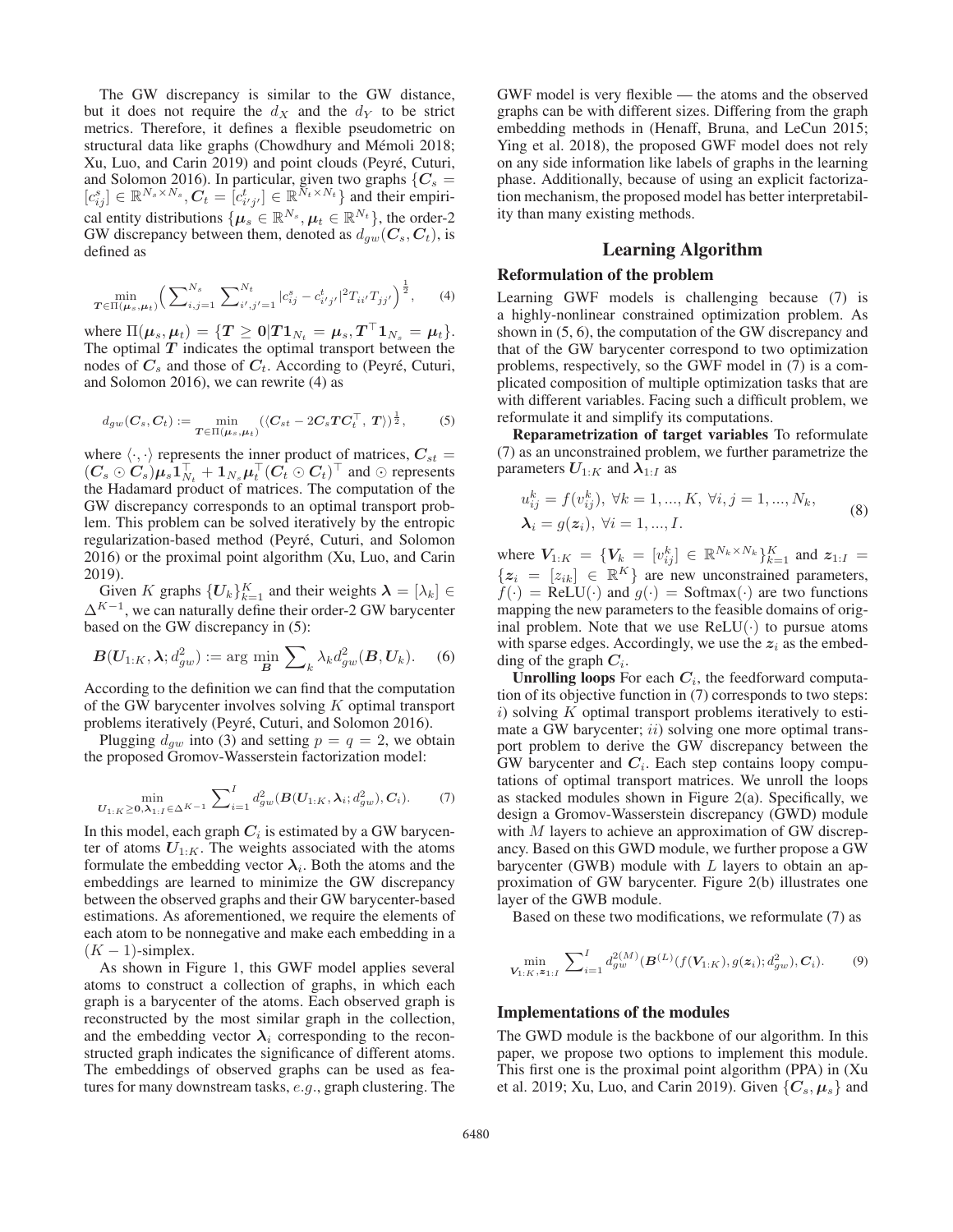

(b) One layer of the GW barycenter module

Figure 2: (a) The stacked modules for learning GWF models. (b) One layer of the GWB module. In each figure, the red arrows represent the paths used for both feedforward computation and backpropagation, while the black ones are just for feedforward computation. The GWD corresponds to Algorithms 1 and 2, the GWB corresponds to Algorithm 3, and the GWD loss corresponds to (12).

Algorithm 1 
$$
\text{GWD}_{\text{PPA}}^{(M)}(C_s, C_t)
$$
  
\n1:  $C_{st} = (C_s \odot C_s)1\mu_t^{\top} + \mu_s 1^{\top} (C_t \odot C_t)^{\top}$   
\n2:  $T^{(0)} = \mu_s \mu_t^{\top}, a = \mu_s$   
\n3: for  $m = 0, ..., M - 1$   
\n4:  $\Phi = \exp(-\frac{1}{\gamma}(C_{st} - 2C_s T^{(m)} C_t^{\top})) \odot T^{(m)}$ .  
\n5:  $b = \frac{\mu_t}{\Phi^{\top} a}, a = \frac{\mu_s}{\Phi b}, \text{and } T^{(m+1)} = \text{diag}(a)\Phi \text{diag}(b)$ .  
\n6: return  $T^{(M)}$ 

 $\{C_t, \mu_t\}$ , the PPA solve (5) iteratively. In each iteration, it solves the following problem:

$$
T^{(m+1)} = \arg \min_{T \in \Pi(\mu_s, \mu_t)} \langle C_{st} - 2C_s T^{(m)} C_t^{\top}, T \rangle
$$
  
+ \gamma KL(T || T<sup>(m)</sup>),

where  $KL(T||T^{(m)})$  computes the KL-divergence between the optimal transport matrix and its previous estimation. We solve this problem approximately by one-step Sinkhorn-Knopp update (Sinkhorn and Knopp 1967; Xu, Luo, and Carin 2019). After  $M$  iterations, we derive the  $M$ -step approximation of the optimal transport matrix. Accordingly, we show the scheme of the PPA-based GWD module in Algorithm 1. This method is based on the work in (Xu et al. 2019), which replaces the entropy regularizer in (Peyré, Cuturi, and Solomon 2016) with a KL divergence. According to (Xu et al. 2019; Xu, Luo, and Carin 2019), the PPA outperforms the entropic GW method (Peyré, Cuturi, and Solomon 2016) on both stability and convergence.

Besides the PPA-based GWD module, we propose a different kind of GWD module based on the Bregman alternating direction method of multipliers (BADMM) (Wang and Banerjee 2014). Specifically, introducing an auxiliary vari-

| Algorithm 2 GWD $_{\rm BADMM}^{(M)}(C_s, C_t)$                                       |
|--------------------------------------------------------------------------------------|
| 1: $C_{st} = (C_s \odot C_s) 1 \mu_t^{\top} + \mu_s 1^{\top} (C_t \odot C_t)^{\top}$ |
| 2: $T^{(0)} = \mu_s \mu_t^{\top}$ , $Z = 0$ .                                        |
| 3: for $m = 0, , M - 1$                                                              |
| 4: $\Phi_1 = \exp(\frac{1}{2}(2C_s^{\top}T^{(m)}C_t + Z)) \odot T^{(m)}$ .           |
| 5: $S = \Phi_1 \text{diag}(\frac{\mu_t}{\Phi_1^T 1}).$                               |
| 6: $\Phi_2 = \exp(-\frac{1}{\gamma}(C_{st} - 2C_s SC_t^{\top} + Z)) \odot S.$        |
| 7: $T^{(m+1)} = \text{diag}(\frac{\mu_s}{\Phi_2 \mathbf{1}}) \Phi_2.$                |
| $Z = Z + \gamma(T^{(m+1)} - S).$<br>8:                                               |
| 9: return $T^{(M)}$                                                                  |

able  $S$ , we rewrite  $(5)$  as

 $\min_{\boldsymbol{T} \in \Pi(\boldsymbol{\mu}_s,\cdot),\boldsymbol{S} \in \Pi(\cdot,\boldsymbol{\mu}_t),\boldsymbol{T}=\boldsymbol{S}}\langle \boldsymbol{C}_{st}-2\boldsymbol{C}_s\boldsymbol{S}\boldsymbol{C}_t^{\top}, \boldsymbol{T} \rangle,$  (10)

where  $\Pi(\mu_s, \cdot) = \{ T \ge 0 \mid T \mathbf{1}_M = \mu_s \}$  and  $\Pi(\cdot, \mu_t) =$  ${T \ge 0 \mid T^{\top}1_N = \mu_t}$ . We further introduce a dual variable *Z* and solve (10) by the following three steps (Wang and Banerjee 2014; Ye et al. 2017).

$$
T^{(m+1)} = \arg \min_{T \in \Pi(\mu_s, \cdot)} \langle C_{st} - 2C_s S^{(m)} C_t^{\top}, T \rangle
$$
  
+  $\langle Z^{(m)}, T - S^{(m)} \rangle + \gamma KL(T || S^{(m)}),$   

$$
S^{(m+1)} = \arg \min_{S \in \Pi(\cdot, \mu_t)} \langle -2C_s^{\top} T^{(m+1)} C_t, S \rangle
$$
  
+  $\langle Z^{(m)}, T^{(m+1)} - S \rangle + \gamma KL(S || T^{(m+1)}),$   

$$
Z^{(m+1)} = Z^{(m)} + \gamma (T^{(m+1)} - S^{(m+1)}).
$$
 (11)

Accordingly, Algorithm 2 gives the scheme of the BADMMbased GWD module.

The BADMM algorithm is originally designed for computing Wasserstein distance (Wang and Banerjee 2014; Ye et al. 2017). To our knowledge, our work is the first attempt to apply BADMM to compute the GW discrepancy. We test these two GWD modules on synthetic graphs and find that they are suitable for different scenarios. In particular, we synthesize 100 pairs of undirected graphs and 100 pairs of directed graphs, respectively. Each graph is with 100 nodes. The directed graphs are generated based on Barabási-Albert (BA) model (Barabási and others 2016). For each directed graph, we add its adjacency matrix to its transpose and derive an undirected graph accordingly. For each pair of graphs, we apply our GWD modules to compute the GW discrepancy between the two graphs, and then, we calculate the mean and the standard deviation of the GW discrepancy in each step. The comparisons for the PPA-based module and the BADMM-based module are shown in Figures 3(a) and 3(b). The PPA-based module requires fewer steps than the BADMM-based module to converge to a stable optimal transport matrix for both undirected and directed graphs. However, the BADMM-based module can achieve smaller GW discrepancy when applying to directed graphs. In other words, we need to select different GWD modules according to the structures of observed graphs and the practical constraints on computational complexity.

The GWB module is implemented based on the GWD modules. As shown in Algorithm 3, given an initial GW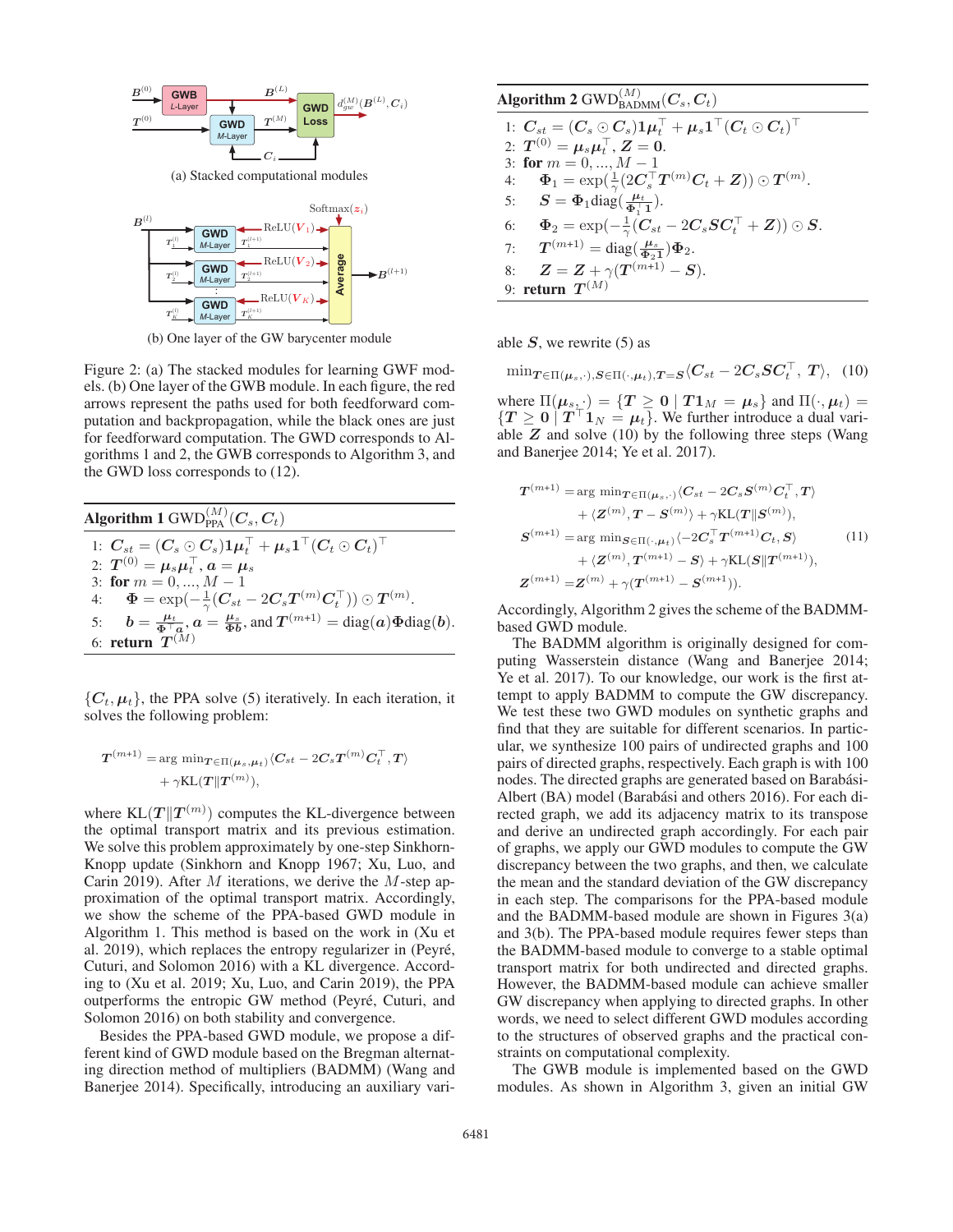

Figure 3: Comparisons for PPA and BADMM.

| Algorithm 3 GWB $^{(L)}(\boldsymbol{U}_{1:K},\boldsymbol{\lambda},\boldsymbol{B}^{(0)},\boldsymbol{\mu}_b)$                                             |
|---------------------------------------------------------------------------------------------------------------------------------------------------------|
| 1: for $l = 0, , L - 1$                                                                                                                                 |
| 2: <b>for</b> $k = 1, , K$                                                                                                                              |
| 3: $T_k^{(l+1)} = \text{GWD}^{(M)}(B^{(l)}, U_k).$                                                                                                      |
| 4: $\boldsymbol{B}^{(l+1)} = \frac{1}{\mu_b \mu_b^+} \sum_{k=1}^K \lambda_k \boldsymbol{T}_k^{(l+1)} \boldsymbol{U}_k (\boldsymbol{T}_k^{(l+1)})^\top.$ |
| 5: <b>return</b> $B^{(L)}$ , $T_{1:K}^{(L)}$                                                                                                            |

barycenter  $B^{(0)}$  and its empirical distribution  $\mu_b$ , we obtain a L-step approximation of GW barycenter and the optimal transport matrices between the barycenter and the atoms. In particular, we calculate the GW barycenter via alternating optimization: 1) update the optimal transports between the atoms and the barycenter; and 2) update the barycenter accordingly. Figure 2b illustrates one step of the GWB module (*i.e.*, the lines 2-4 in Algorithm 3), where  $T_k^{(l)}$  is the estimated optimal transport in the  $l$ -th step of the  $\ddot{\text{G}}$ WB module. We update it by calling a GWD-module with  $M$  inner iterations, and the output is denoted as  $T_k^{(l+1)}$ .

### Envelope theorem-based backpropagation

Given the modules proposed above, we can compute  $d_{gw}^{2(M)}(\bm{B}^{(L)}(f(\bm{V}_{1:K}),g(\bm{z}_i);d_{gw}^2),\bm{C}_i)$  easily and apply backpropagation to update variables  $V_{1:K}$  and  $z_{1:L}$ . Here, we take advantage of the envelope theorem (Afriat 1971) to simplify the computation of backpropagation. In particular, we compute each optimal transport matrix, *i.e.*, the  $T_{1:K}^{(L)}$  used to calculate the GW barycenter and the  $T^{(M)}$  between the GW barycenter and the observed graph, based on current parameters. Accordingly, the objective function becomes

$$
d_{gw}^{2(M)}(\mathbf{B}^{(L)}(f(\mathbf{V}_{1:K}), g(\mathbf{z}_i); d_{gw}^2), \mathbf{C}_i)
$$
  
=  $\langle \mathbf{C}_{st} - 2\mathbf{B}^{(L)} \mathbf{T}^{(M)} \mathbf{C}_i^{\top}, \mathbf{T}^{(M)} \rangle$  (12)

where

$$
C_{st} = (B^{(L)} \odot B^{(L)}) \mu_b \mathbf{1}_{N_i}^\top + \mathbf{1}_{N_i} \mu_i^\top (C_i \odot C_i)^\top,
$$
  

$$
B^{(L)} = \frac{1}{\mu_b \mu_b^\top} \sum_{k=1}^K g_k(z_i) T_k^{(L)} f(V_k) (T_k^{(L)})^\top.
$$
 (13)

Based on the envelope theorem above, we calculate the gradient of (12) with fixed optimal transport matrices. The gra-

### Algorithm 4 Learning GWF models

**Require:** A dataset  $\mathcal{D} = \{C_i, \mu_i\}_{i=1}^I$ .

- 1: Initialize atoms  $V_{1:K}$  and  $z_{1:I}$  randomly.
- 2: Set the node distributions of the atoms as uniform distributions.
- 3: For epoch  $= 1, 2, ...$
- 4: For  $i = 1, ..., I$
- 5: Initialize  $B^{(0)} = C_i$ ,  $\mu_b = \mu_i$ .
- 6:  $B^{(L)}, T_{1:K}^{(L)} = \text{GWB}^{(L)}(f(V_{1:K}), g(\boldsymbol{z}_i), B^{(0)}, \boldsymbol{\mu}_b).$
- $T^{(M)} = \mathrm{GWD}^{(M)}(\boldsymbol{B}^{(L)},\boldsymbol{C}_i).$
- 8: Get  $d_{gw}^{2(M)}(\mathbf{B}^{(L)}(f(\mathbf{V}_{1:K}), g(\boldsymbol{z}_i); d_{gw}^2), \mathbf{C}_i)$  via (12).
- 9: Update  $V_{1:K}$  and  $z_i$  via backpropagation. 10: **return**  $V_{1:K}$  and  $z_{1:I}$ .

dients for the optimal transport matrices can be ignored when applying backpropagation, which improves the efficiency of our algorithm significantly. In summary, we learn our GWF model by Algorithm 4.

### Extensions

Given more side information, we can extend our GWF models to more complicated scenarios.

Learning with labels When some graphs are labeled, we can achieve semi-supervised learning of our GWF model by adding a label-related loss:

$$
\min_{\mathbf{V}_{1:K},\mathbf{z}_{1:I},\phi} \sum_{i=1}^{I} d_{g w}^{2(M)}(\mathbf{B}^{(L)}(f(\mathbf{V}_{1:K}),g(\mathbf{z}_{i});d_{g w}^{2}),\mathbf{C}_{i}) + \beta \sum_{i \in \mathcal{D}_{l}} \text{loss}(\phi(\mathbf{z}_{i}),l_{i}).
$$
\n(14)

Here,  $\cos(\phi(z_i), l_i)$  represents the label-related loss, where  $l_i$  is the label of the *i*-th graph and  $\phi(\cdot)$  is a learnable function mapping the embedding  $z_i$  to the label space. A typical choice of the loss is CrossEntropy(MLP $(z_i)$ ),  $l_i$ ).

Learning with node attributes Sometimes the nodes of each graph are associated with vectorized features. In such a situation, the observations are  $\{C_i, \mu_i, F_i\}_{i=1}^I$ , where  $F_i \in$  $\mathbb{R}^{N_i \times D}$  represents the features of nodes. Accordingly, the atoms of our GWF model becomes  $\{U_{1:K}, H_{1:K}\}$ , where  $U_k \in [0,\infty)^{N_k \times N_k}$  is the adjacency matrix of the k-th atom and  $H_k \in \mathbb{R}^{N_k \times D}$  represents the features of its nodes. To learn this GWF model, we can replace the GW discrepancy with the fused Gromov-Wasserstein (FGW) discrepancy in (Vayer et al. 2019a): for two graphs  $\{C_s, \mu_s, F_s\}$ and  $\{C_t, \mu_t, F_t\}$ , their FGW discrepancy is

$$
d_{fgw}(\lbrace C_s, F_s \rbrace, \lbrace C_t, F_t \rbrace)
$$
  
= 
$$
\min_{T \in \Pi(\mu_s, \mu_t)} (\langle C_{st} - 2C_sTC_t^T + D, T \rangle)^{\frac{1}{2}},
$$
 (15)

 $\mathbf{W} = (\mathbf{F}_s \odot \mathbf{F}_s) \mathbf{1}_D \mathbf{1}_{N_t}^\top + \mathbf{1}_{N_s} \mathbf{1}_D^\top (\mathbf{F}_t \odot \mathbf{F}_t)^\top - 2 \mathbf{F}_s \mathbf{F}_t^\top$ is the Euclidean distance matrix computed based on features. We can approximate the FGW discrepancy by our GWD modules as well — just replace the line 1 in Algorithm 1  $(\text{or Algorithm 2})$  with  $C_{st} = (C_s \odot C_s) \mathbf{1} \boldsymbol{\mu}_t^{\top} + \boldsymbol{\mu}_s \mathbf{1}^{\top} (C_t \odot$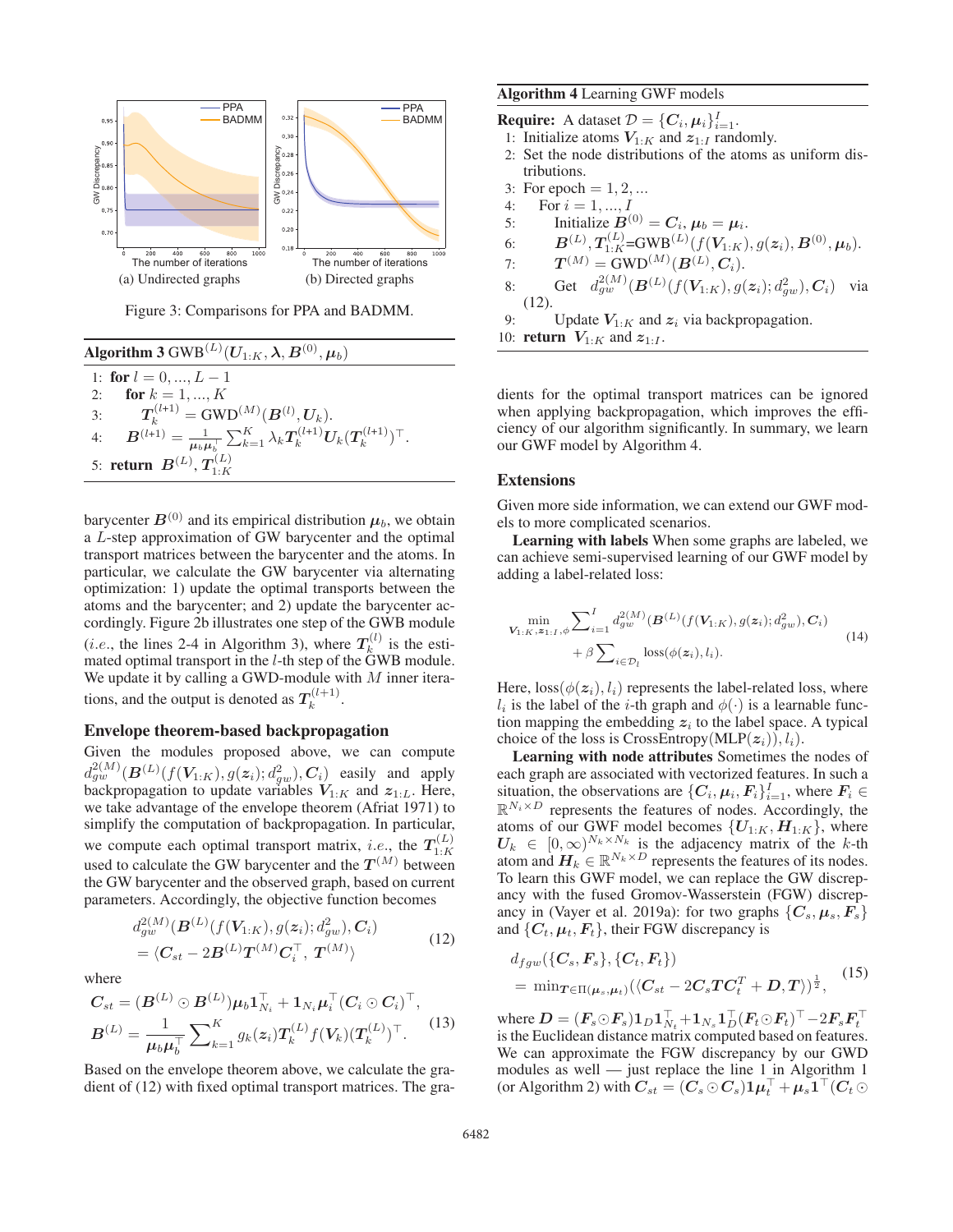$(C_t)^\top$  + *D*. Similar to (12), the loss function becomes

$$
d_{fgw}^{2(M)}(\{\boldsymbol{B}^{(L)}, \boldsymbol{F}_b^{(L)}\}, \{\boldsymbol{C}_i, \boldsymbol{F}_i\})
$$
  
=  $\langle \boldsymbol{C}_{st} - 2\boldsymbol{B}^{(L)}\boldsymbol{T}^{(M)}\boldsymbol{C}_i^{\top} + \boldsymbol{D}^{(L)}, \boldsymbol{T}^{(M)}\rangle,$  (16)

where the new terms are

$$
D^{(L)} = (F_b^{(L)} \odot F_b^{(L)}) \mathbf{1}_D \mathbf{1}_{N_i}^\top + \mathbf{1}_{N_i} \mathbf{1}_D^\top (F_i \odot F_i)^\top - 2F_b^{(L)} F_i^\top, F_b^{(L)} = \frac{1}{\mu_b \mathbf{1}_D^\top} \sum_{k=1}^K g_k(z_i) T_k^{(L)} H_k.
$$
 (17)

### Related Work

### GW discrepancy and its applications

As a pseudometric of structural data like graphs, GW discrepancy (Chowdhury and Mémoli 2018) has been applied to many problems,  $e.g.,$  registering 3D point clouds (Mémoli 2011), aligning protein networks of different species (Xu, Luo, and Carin 2019), and matching vocabulary sets of different languages (Alvarez-Melis and Jaakkola 2018). For the graphs with node attributes, the work in (Vayer et al. 2019a) proposes FGW discrepancy, which combines the GW discrepancy between graph structures with the Wasserstein discrepancy (Villani 2008) between node attributes. GW barycenters are proposed in (Peyré, Cuturi, and Solomon 2016), achieving the interpolation of multiple graphs. Recently, GW discrepancy is applied as objective functions when learning machine learning models. The work in (Bunne et al. 2019) trains coupled generative models in incomparable spaces by minimizing the GW discrepancy between their samples. The work in (Xu et al. 2019) learns node embeddings for unaligned pairwise graphs based on their GW discrepancy. Most of the existing works calculate GW discrepancy by Sinkhorn iterations(Sinkhorn and Knopp 1967), whose complexity per iteration is  $\mathcal{O}(N^3)$  for the graphs with  $N$  nodes. The high computational complexity limits the applications of GW discrepancy. These years, many variants of GW discrepancy have been proposed, e.g., the recursive GW discrepancy (Xu, Luo, and Carin 2019), and the sliced GW discrepancy (Vayer et al. 2019b). Although these works have achieved encouraging results in many tasks, none of them consider building Gromov-Wasserstein factorization models as we do.

### Graph clustering methods

Graph clustering is significant for many practical applications, e.g., molecules modeling (Borgwardt et al. 2005) and social network analysis (Yanardag and Vishwanathan 2015). Different from graph partitioning, which finds clusters of nodes in a graph, graph clustering aims at finding clusters for different graphs. The key to this problem is embedding unaligned graphs. Many methods have been proposed to attack this problem, and most of them can be categorized into kernel-based methods, e.g., the Weisfeiler-Lehman kernel in (Vishwanathan et al. 2010). In principle, these methods iteratively aggregate node features according to the topology of the graphs. Recently, such a strategy becomes learnable with the help of graph convolutional networks (GCNs) (Kipf and Welling 2016). Many GCN-based methods have been proposed to embed graphs, e.g., the large-scale embedding method in (Nie, Zhu, and Li 2017), and the hierarchical embedding method in (Ying et al. 2018). However, these methods rely on the labels and the attributes of nodes, which are often inapplicable for unsupervised learning. Moreover, the embeddings achieved by them are often with low interpretability because of their deep and highly-nonlinear processes. Besides the methods above, the GW discrepancybased methods in (Peyré, Cuturi, and Solomon 2016; Vayer et al. 2019a) provide another strategy — learning a distance matrix for graphs based on their pairwise (fused) GW discrepancy and applying spectral clustering accordingly. This strategy is feasible even if the side information of nodes is not available, but its computational complexity is very high. Compared with the methods above, our GWF model provides another strategy to embed graphs in a scalable and theoretically-supportive way and make the embeddings interpretable in the framework of factorization models.

### Experiments

To demonstrate the usefulness of our GWF model, we test it on four graph datasets and compare it with state-of-the-art methods on graph clustering. When implementing our GWF model, we set its hyperparameters as follows: the number of atoms is  $K = 30$ ; the number of layers in the GWD module is  $M = 50$ ; the weight of regularizer  $\gamma$  is 0.01 for the PPAbased GWD module and 1 for the BADMM-based GWD module; the number of layers in the GWB module is  $L = 2$ . For the graph data without node attributes, the parameters of our GWF model involve  $V_{1:K}$  and  $z_{1:I}$ . For the graph data with node attributes, we will further learn node embeddings of the atoms, *i.e.*,  $H_{1:K}$ . We use Adam (Kingma and Ba 2014) to train our GWF model. The learning rate of our algorithm is 0.05, and the number of epochs is 10. To accelerate the convergence of our algorithm, we apply a warm-start strategy: we randomly select  $K$  observed graphs as initial atoms. For each atom, the number of its nodes is equal to that of the selected graph. The code is at https: //github.com/HongtengXu/Relational-Factorization-Model.

### Graph clustering

We consider four commonly-used graph datasets (Kersting et al. 2016) in our experiments: the AIDS (Riesen and Bunke 2008), the PROTEIN dataset and its full version PROTEIN-F (Borgwardt et al. 2005), and the IMDB-B (Yanardag and Vishwanathan 2015). For each dataset, their graphs are categorized into two classes. The graphs in AIDS, PROTEIN, and PROTEIN-F represent molecules or proteins, which are with node attributes. The dimensions of the node attributes are 4 for AIDS, 1 for PROTEIN, and 29 for PROTEIN-F. The graphs in IMDB-B represent user interactions in social networks, which merely contain topological information. We show the details of the datasets in Table 1.

We apply various methods to cluster the graphs in each dataset and compare their performance in the aspect of clustering accuracy. For each dataset, we train a GWF model and applying K-means to learned embeddings  $z_{1:I}$ . Besides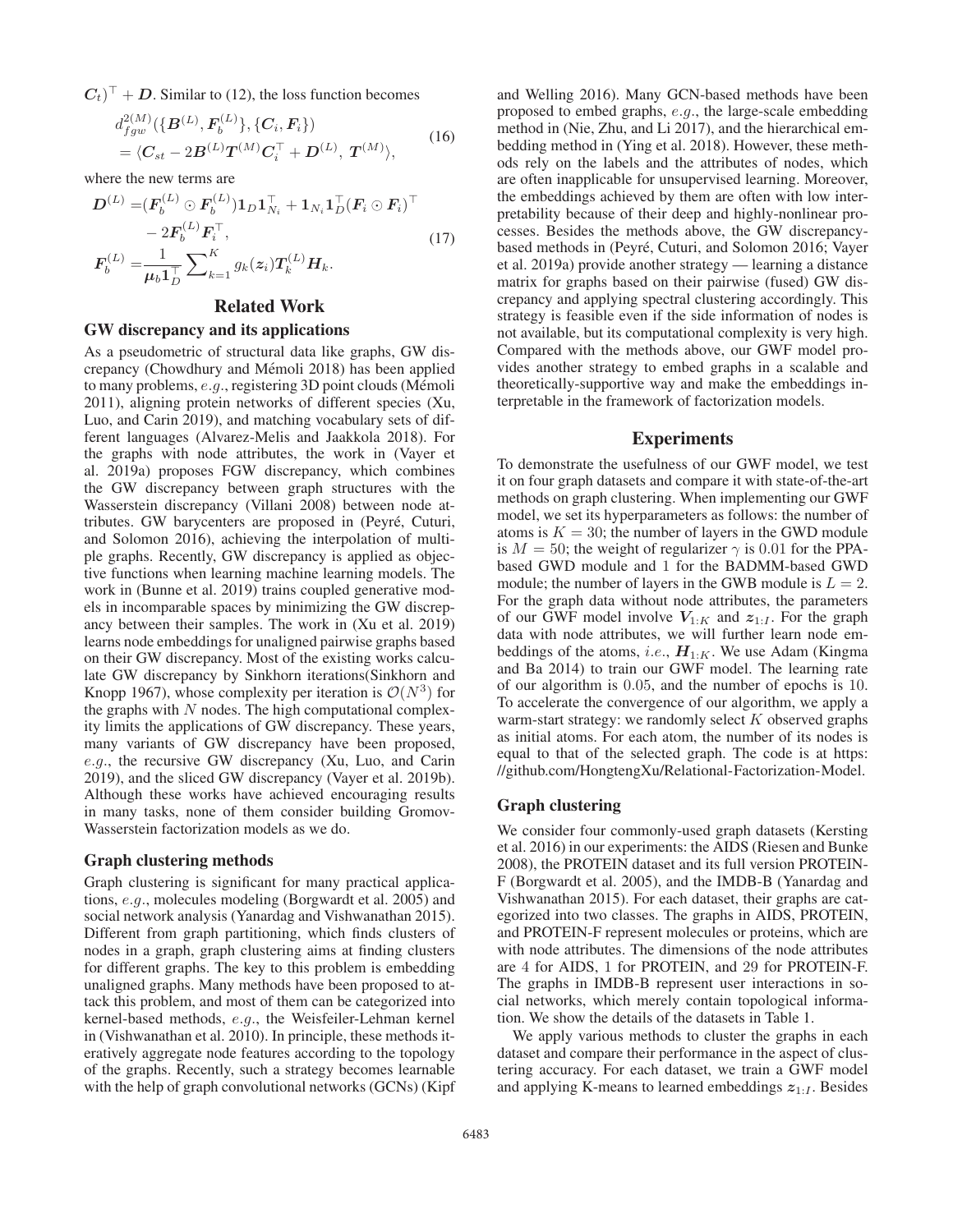

Figure 4: (a-d) Visualizations of  $z_{1:I}$  based on t-SNE. (e) The convergence and the runtime of our method on IMDB-B.

our GWF model, we consider two state-of-the-art methods as our baselines. The first is the fused Gromov-Wasserstein kernel method (FGWK) in (Vayer et al. 2019a). Given N graphs, the FGWK method computes their pairwise fused GW discrepancy and construct a  $N \times N$  kernel matrix  $\exp(-d_{fgw}/\beta)^3$  Applying spectral clustering to the kernel matrix, we can cluster observed graphs into two clusters. When the node attributes are unavailable for the observed graphs, this method computes pairwise GW discrepancy instead to construct the kernel matrix. This method has been proven to be superior to traditional kernel-based methods on many datasets, including the PROTEIN and the IMDB-B datasets used in this work. The second competitor of our method is the K-means of graphs based on GW barycenter (Peyré, Cuturi, and Solomon 2016) (GWB-KM). This method applies K-means to find centers of clusters iteratively. The centers are initialized randomly as two observed graphs. In each iteration, we first categorize the graphs into different clusters according to their GW discrepancy to the centers, and then we recalculate each center as the GW barycenter of the graphs in the corresponding cluster.

Table 1 shows that our GWF model outperforms its competitors consistently, which demonstrates its superiority in the task of graph clustering.4 We implement our GWF model based on PPA and BADMM, respectively. The performance of the PPA-based model is better than that of the BADMMbased model in general because  $i$ ) the graphs in the four datasets are undirected; ii) the BADMM-based model generally requires more steps to converge in the training phase, and  $50$  steps may be too few for it.<sup>5</sup> Additionally, given I graphs, FGWK calculates  $\mathcal{O}(I^2)$  GW discrepancy, while both GWB-KM and our GWF model only need to calculate  $\mathcal{O}(LKI)$  GW discrepancy. Because we can set  $LK \ll I$ , our model is more suitable for large-scale clustering prob-

<sup>4</sup>For the data with two clusters, given the ground truth labels  $y \in \{0, 1\}^N$  and the estimated labels  $\hat{y} \in \{0, 1\}^N$ , we calculate the clustering accuracy via  $1 - \frac{1}{N} \min(\|\mathbf{y} - \hat{\mathbf{y}}\|_1, \|\mathbf{y} - \mathbf{1} + \hat{\mathbf{y}}\|_1).$ <sup>5</sup>When applying BADMM with  $M = 300$  its performance be-

Table 1: Comparisons on clustering accuracy (%)

| Dataset                     | # GWD              | <b>AIDS</b>                           |                                      | PROTEIN PROTEIN-F IMDB-B                 |                |
|-----------------------------|--------------------|---------------------------------------|--------------------------------------|------------------------------------------|----------------|
| $#$ graphs                  |                    | 2000                                  | 1113                                 | 1113                                     | 1000           |
| Ave. #nodes                 |                    | 15.69                                 | 39.06                                | 39.06                                    | 19.77          |
| Ave. #edges                 |                    | 16.20                                 | 72.82                                | 72.82                                    | 96.53          |
| <b>FGWK</b>                 | $\mathcal{O}(I^2)$ | $91.0 \pm 0.7$ 66.4 $\pm 0.8$         |                                      | $66.0 \pm 0.9$ $\overline{56.7 \pm 1.5}$ |                |
| <b>GWB-KM</b>               |                    | $\mathcal{O}(LKI)$ 95.2±0.9 64.7±1.1  |                                      | $62.9 \pm 1.3$                           | $53.5 \pm 2.3$ |
| GWF <sub>BADMM</sub>        |                    | $\mathcal{O}(LKI)$  97.6±0.8 69.2±1.0 |                                      | $68.1 \pm 1.1$ $55.9 \pm 1.8$            |                |
| $\mathrm{GWF}_\mathrm{PPA}$ |                    |                                       | $\mathcal{O}(LKI)$ 99.5±0.4 70.7±0.7 | $69.3 \pm 0.8$ $60.2 \pm 1.6$            |                |

Table 2: Comparisons on classification accuracy (%)

| Method                    | <b>PROTEIN</b> | Method                   | <b>IMDB-B</b>  |
|---------------------------|----------------|--------------------------|----------------|
| <b>HOPPERK</b>            | $71.6 \pm 3.7$ | GCK.                     | $56.9 + 4.0$   |
| <b>PROPAK</b>             | $60.3 + 5.1$   | <b>SPK</b>               | $56.2 + 3.1$   |
| <b>FGWK</b>               | $75.1 + 2.9$   | <b>FGWK</b>              | $64.2 \pm 3.3$ |
| <b>GWFBADMM</b>           | $71.4 \pm 3.6$ | <b>GWF</b> BADMM         | $62.4 + 3.8$   |
| <b>GWF</b> <sub>PPA</sub> | $73.7 \pm 2.0$ | <b>GWF<sub>PPA</sub></b> | $63.9 + 2.7$   |

lems. Figure 4 further visualizes the embeddings  $z_{1:I}$  for the four datasets based on t-SNE (Maaten and Hinton 2008). The visualization results further verify the effectiveness of our GWF model — for each dataset, the embeddings derived by our GWF model indeed reflect the clustering structure of the graphs. We show the convergence and the runtime of our learning method in Figure 4e.

Besides graph clustering, we also consider graph classification given the labels of graphs. In such a situation, we apply the learning strategy in (14) to learn our GWF model. The baselines include the kernel-based graph classification methods like the shortest path kernel (SPK) (Borgwardt et al. 2005), the HOPPER kernel (HOPPERK) (Feragen et al. 2013), the propagation kernel (PROPAK) (Neumann et al. 2016), the graphlet count kernel (GCK) (Shervashidze et al. 2009), and the FGWK mentioned above. Each of these methods derives a kernel matrix and train a classifier based on kernel SVM. We test different methods based on 10-fold cross-validation. Table 2 shows the classification accuracy achieved by different methods on two datasets. Compared with the state-of-the-art method FGWK, our GWF model achieves comparable performance in the task of graph classification, and the fluctuations of our results are smaller than those of FGWK's results.

<sup>&</sup>lt;sup>3</sup>In (Vayer et al. 2019a), the authors claim that  $\exp(-d_{fgw}/\beta)$ <br>point observation of a true positive comidatinity learnal Our im is a noisy observation of a true positive semidefinite kernel. Our implementation confirms its performance, but whether it can always be positive semidefinite may be questionable.

<sup>&</sup>lt;sup>5</sup>When applying BADMM with  $M = 300$ , its performance becomes close to that of PPA while the runtime is much longer. Unless the graphs are directed and the dataset is small, we prefer using the PPA-based method.